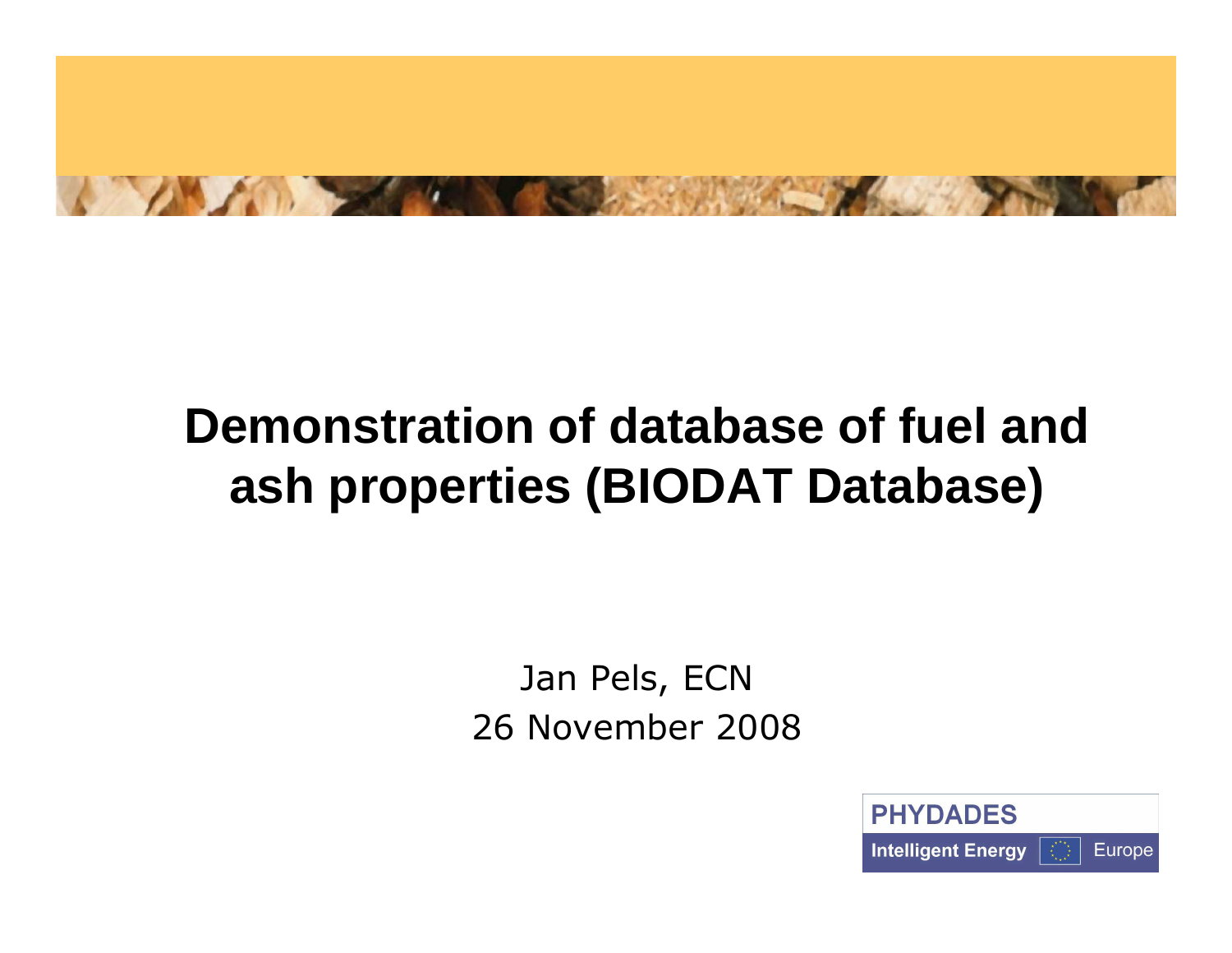## **Table of Contents**



- Why a database?
- Existing Phyllis database
- Improvements needed
- New BIODAT database
- Demonstration of what is available NOW

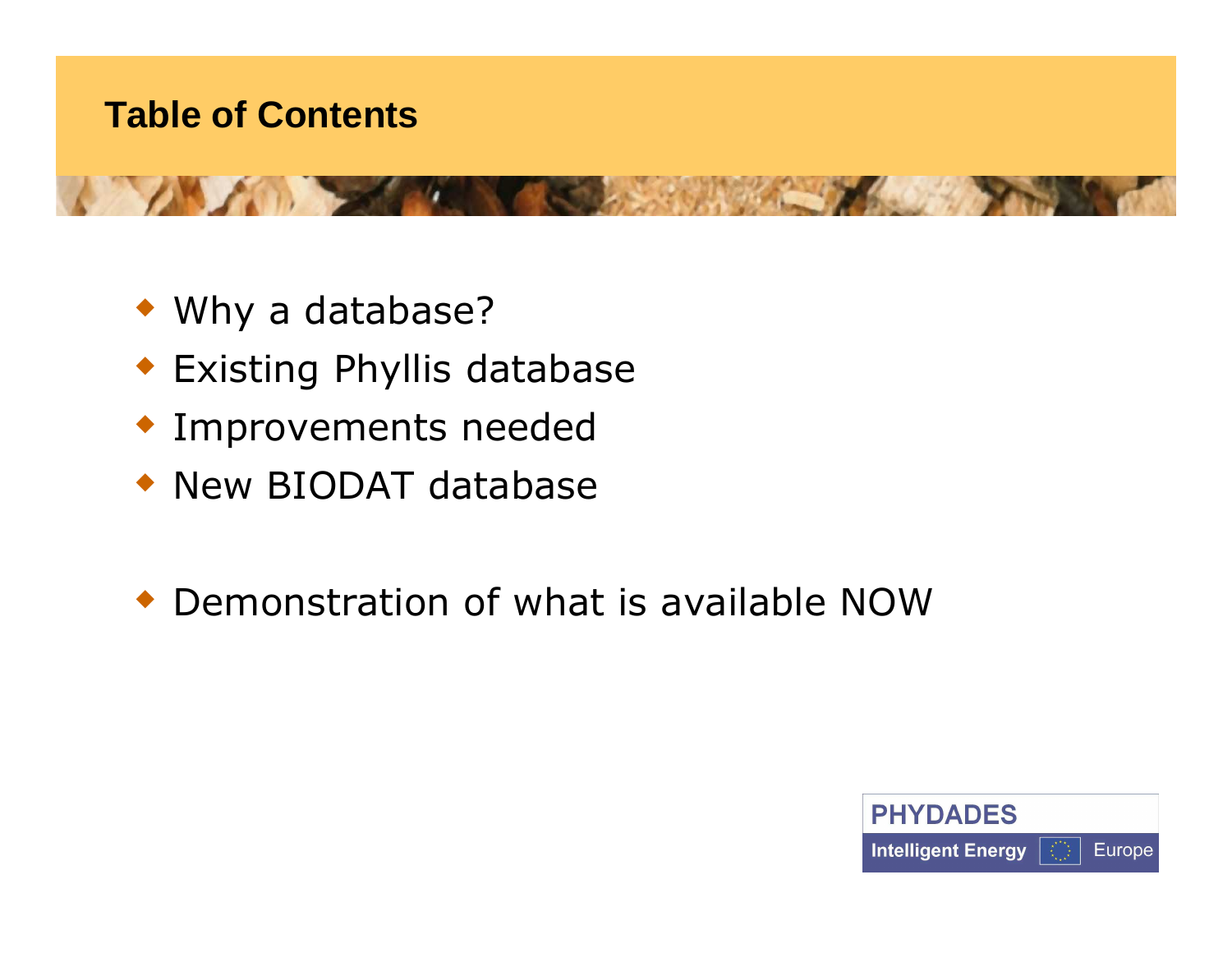## **Why a database with biomass fuel properties?**

- Database is a form of communication
- Biomass database fulfills demands
	- − ECN's Phyllis database most popular webpage of ECN (except for home page)
- Objectives of any biomass database
	- − Background information
	- − Easy to contact on the internet
	- − When possible: free information
	- − Reliable information

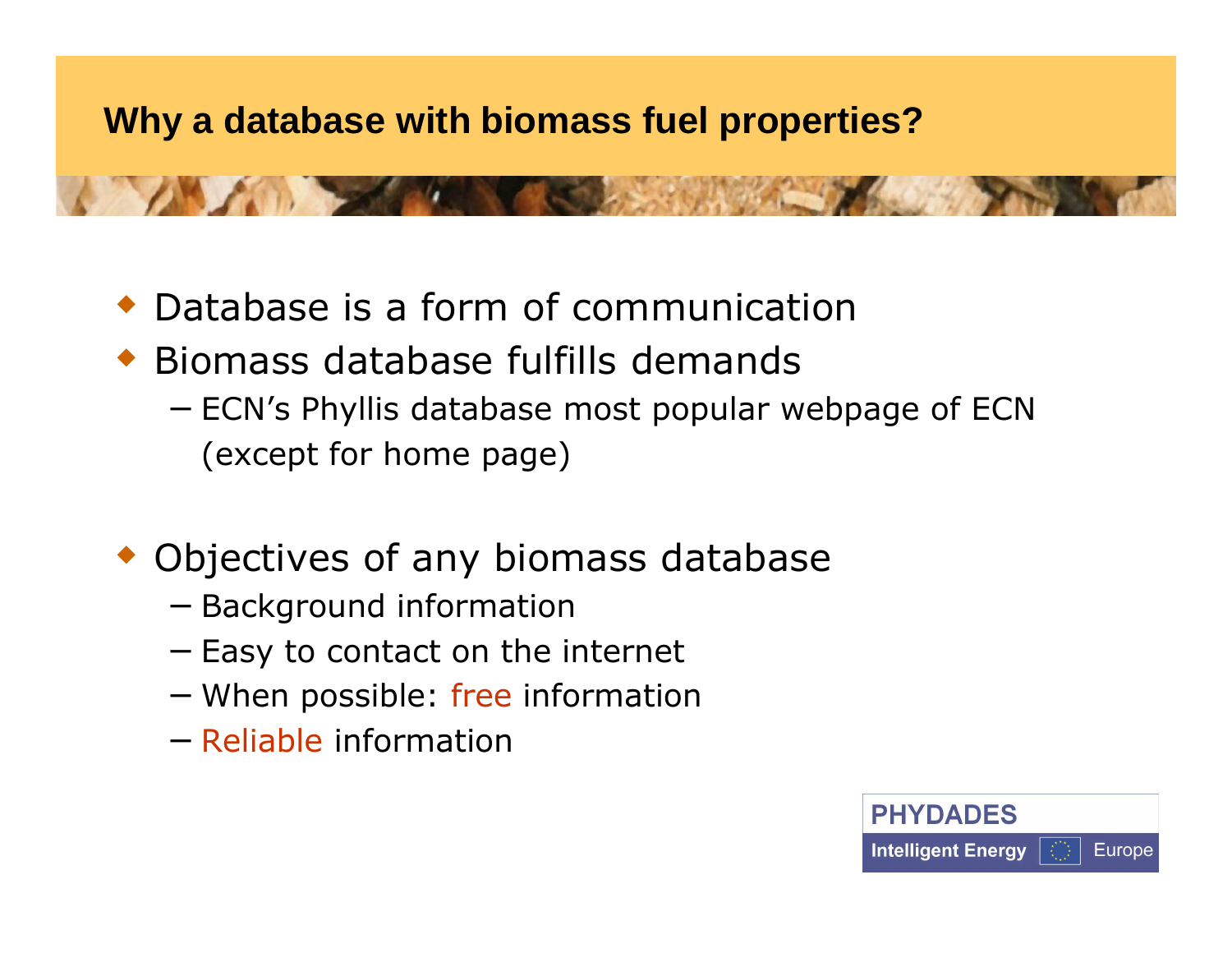

- $* 1997$ Database set-up (data from ECN, TU Wien and literature)
- $\cdot$  1998 Database available to third parties
- $\cdot$  1999 Internet access
- $\div$  2000 Statistics  $+$  option to reject extremes
- $\div$  2001 2001 Addition of NEN 2001 classification
- $\div$  2003 Extended biochemical information
- after 2003 only extra records added from ECN

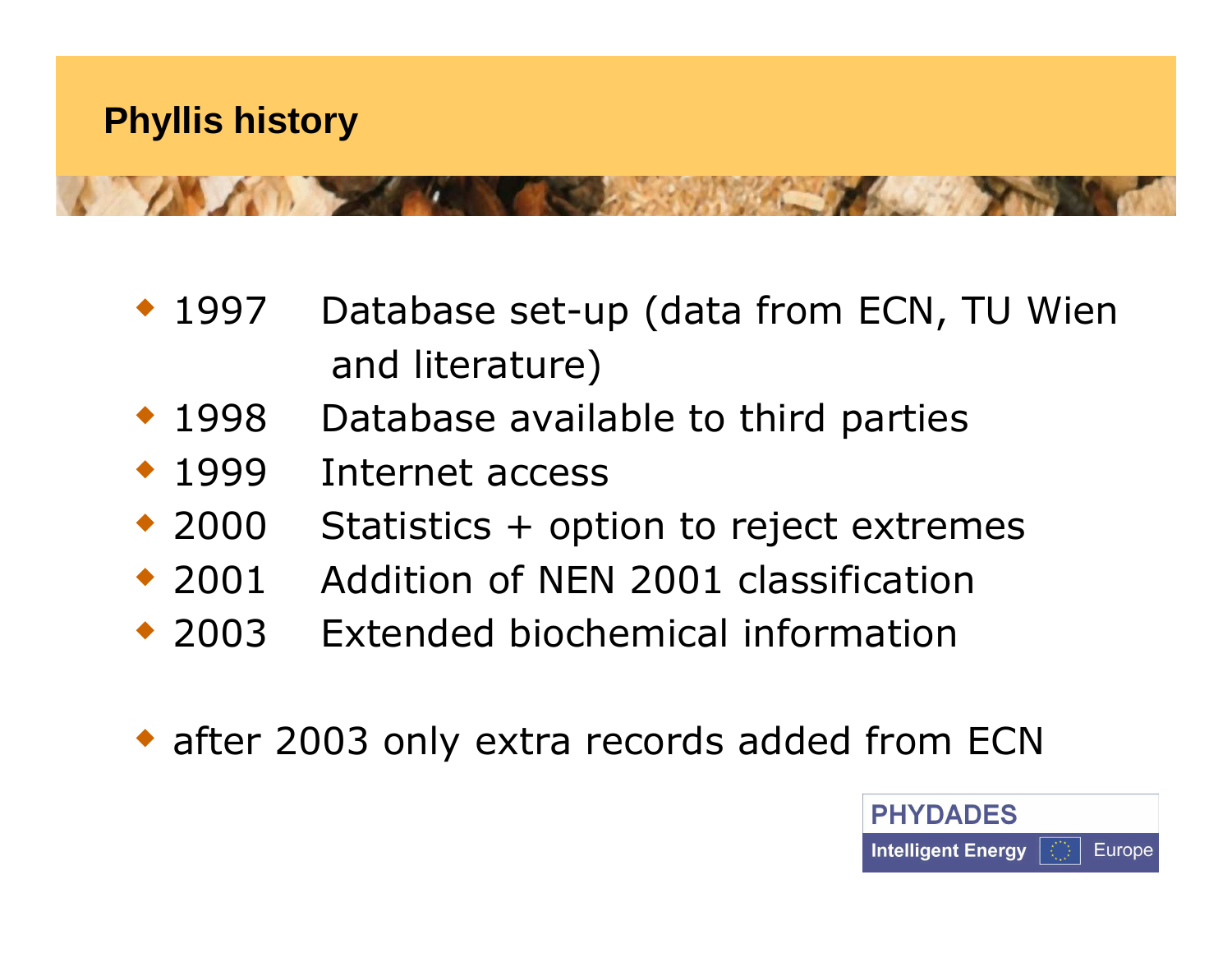### **Phyllis visitor numbers**

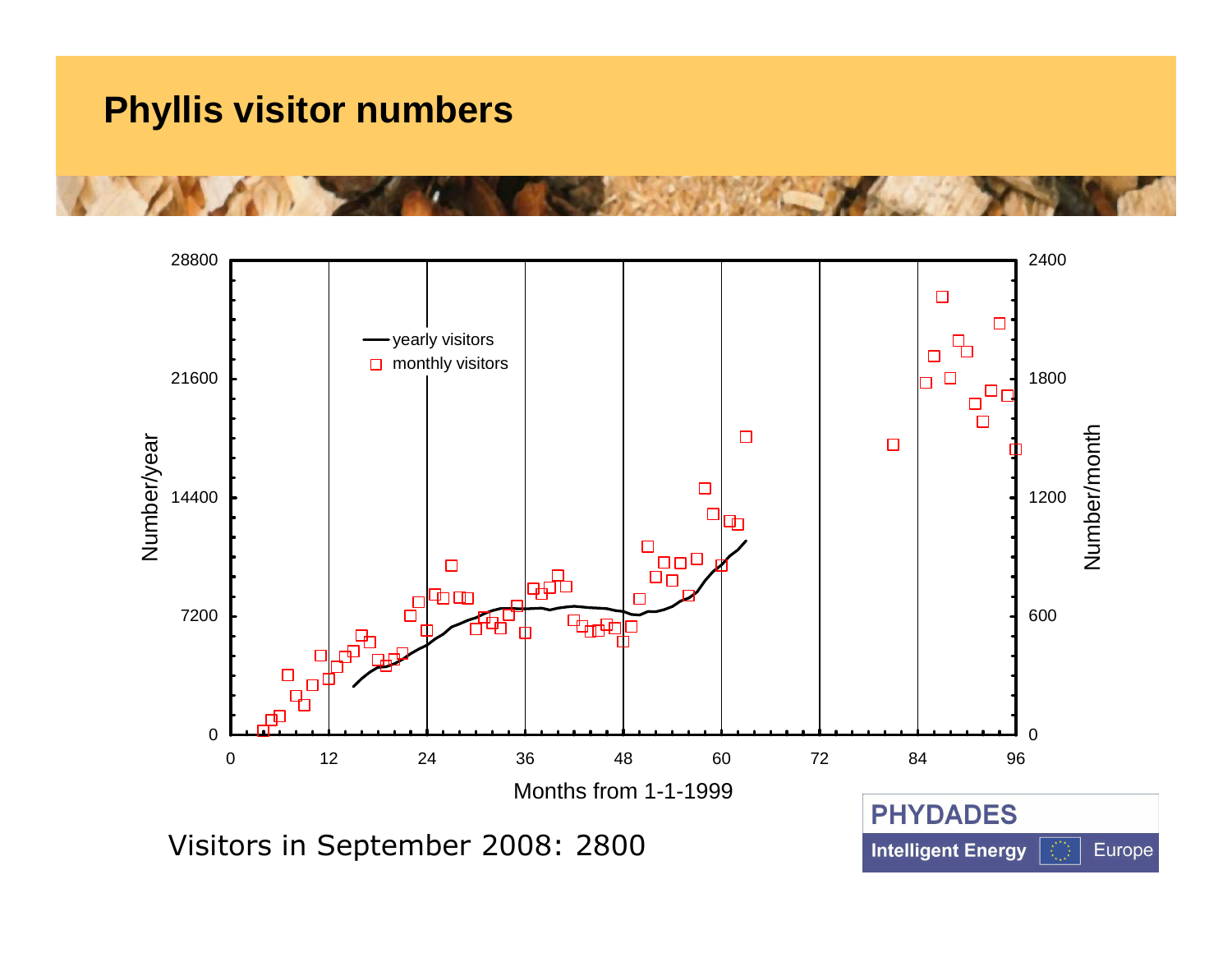





Energy research Centre of the Netherlands (ECN) P.O. Box 1, 1755 ZG Petten, tel. +31 224 56 49 49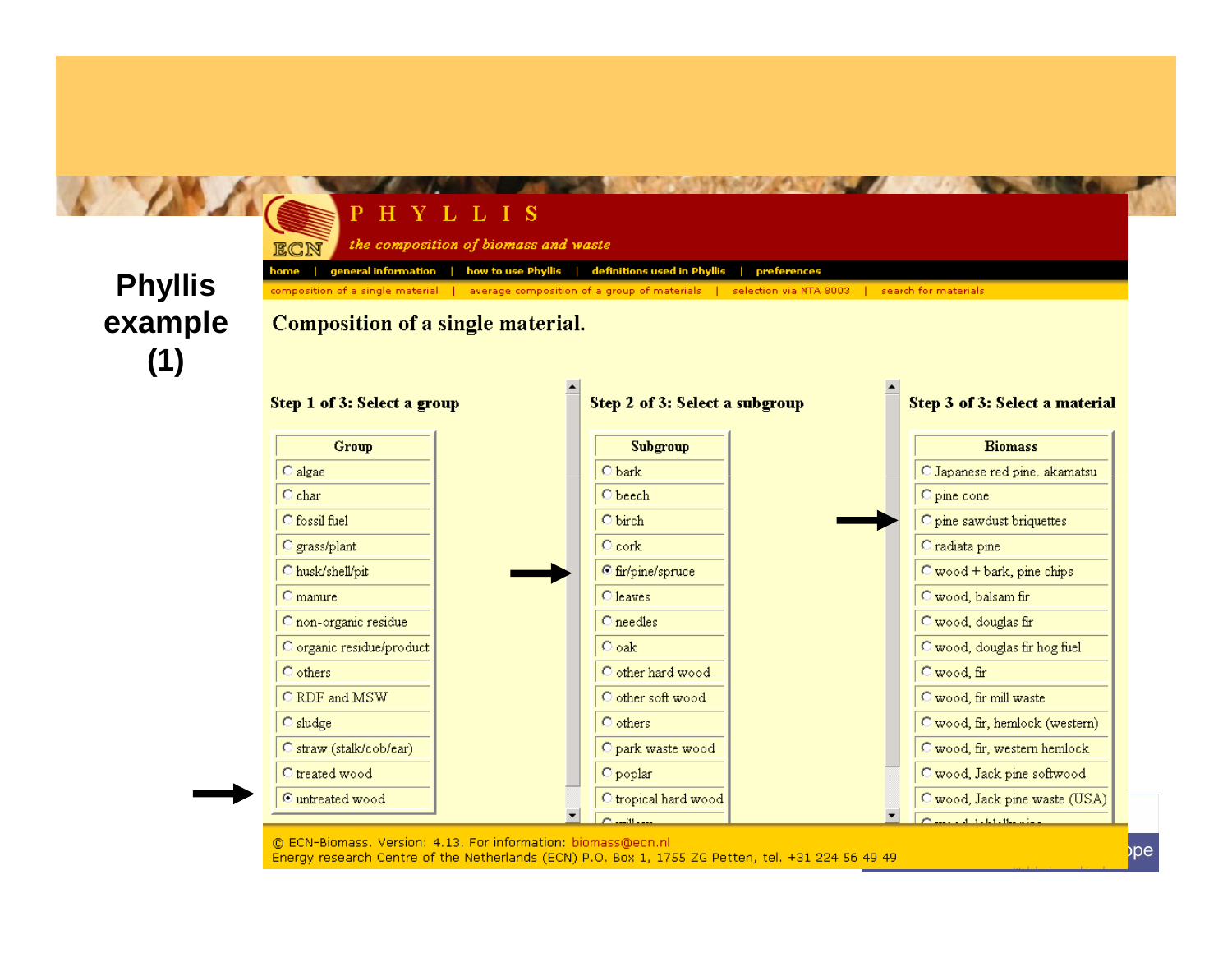#### **Phyllis** example  $\binom{7}{4}$

#### **STARBOOK** PHYLLIS the composition of biomass and waste ECN how to use Phyllis | definitions used in Phyllis | general information l preferences home composition of a single material | average composition of a group of materials | selection via NTA 8003 | search for materials

#### **General information**

| <b>Sample information</b> |                                                                                                                                                                                                                                                                |
|---------------------------|----------------------------------------------------------------------------------------------------------------------------------------------------------------------------------------------------------------------------------------------------------------|
| Group                     | untreated wood                                                                                                                                                                                                                                                 |
| Subgroup                  | fir/pine/spruce                                                                                                                                                                                                                                                |
| Material                  | pine sawdust briquettes                                                                                                                                                                                                                                        |
| <b>ID-numher</b>          | 2291                                                                                                                                                                                                                                                           |
| Reference:                | A.B. Ross, J.M. Jones, S. Chaiklangmuang, M. Pourkashanian, A. Williams, K. Kubica, J.T. Andersson et al.: Measurement and prediction<br>of the emission of pollutants from the combustion of coal and biomass in a fixed bed furnace. Fuel 81 (2002) 571-582. |
| Remarks:                  |                                                                                                                                                                                                                                                                |

#### **Material composition**

|                         |      |       |                      |                          |     |                 |                        |       |                            |    | Proximate analysis (wt. %) Ultimate analysis (wt. %) Elemental analysis (mg/kg sample (dry)) |     |           |
|-------------------------|------|-------|----------------------|--------------------------|-----|-----------------|------------------------|-------|----------------------------|----|----------------------------------------------------------------------------------------------|-----|-----------|
|                         | dry  | daf   | ar                   |                          |     | dry daf         | ar                     | Al    | - ND                       | Fe | $1500$ Msr $Pb$                                                                              |     | -3.3 Msr  |
| Ash                     | 2    |       | $1.8\,c$             |                          |     | 46.4.47.4       | $41.9$ Msr             | As    | $1$ Lim $Hq$               |    | $0$ Msr $Sb$                                                                                 |     | 1 Lim     |
| Water                   |      |       | $9.8$ H              |                          |     | $5.1 \quad 5.2$ | 4.6 Msr $  $ <b>B</b>  |       | $-ND$ K                    |    | $-$ ND $-$ Se $-$                                                                            |     | - 0.5 Lim |
| <b>Volatiles</b>        | 57.5 | -58.7 | 51.9 $\sigma$        |                          |     |                 | 46.2 47.2 41.7 Cal     | Ba    | $-ND$                      | Mg | $- \text{ND}$ si                                                                             |     | - ND      |
|                         |      |       |                      | N                        |     |                 | $0.03$ 0.03 0.03 Msr   | l Cal | $-ND$                      | Mn | 83 Msr <b>Sn</b>                                                                             |     | 0.8 Lim   |
| Calorific value (kJ/kg) |      |       |                      | l s                      |     |                 | $0.1$ 0.1 0.09 Msr     | ∣Cd   | $0.8$ $Msr$ $Mo$           |    | $-$ ND $-$ Sr                                                                                |     | - ND      |
|                         | drv. | daf   | ar Cl                |                          |     |                 | $0.059$ 0.06 0.053 Msr | Co    | $0.5$ Msr $\,$ Na          |    | $-$ ND $-$ Te                                                                                |     | - ND      |
| <b>HHV</b>              |      |       | 16982 17332 15318 F  |                          |     |                 | - ND                   | Cr.   | $1.2$ Msr Ni               |    | $2.7$ Msr Ti                                                                                 |     | - $ND$    |
| LHV                     |      |       | 15868 16195 14074 Br |                          |     |                 | - ND                   | Cu.   | $3.7$ Msr $\blacksquare$ P |    | - ND                                                                                         | - V | 1 Lim     |
| HHV <sub>Milne</sub>    |      |       |                      | 17009 17359 15342 Total: | 100 | -100            | 100                    |       |                            |    |                                                                                              | Zn. | 30 Msr    |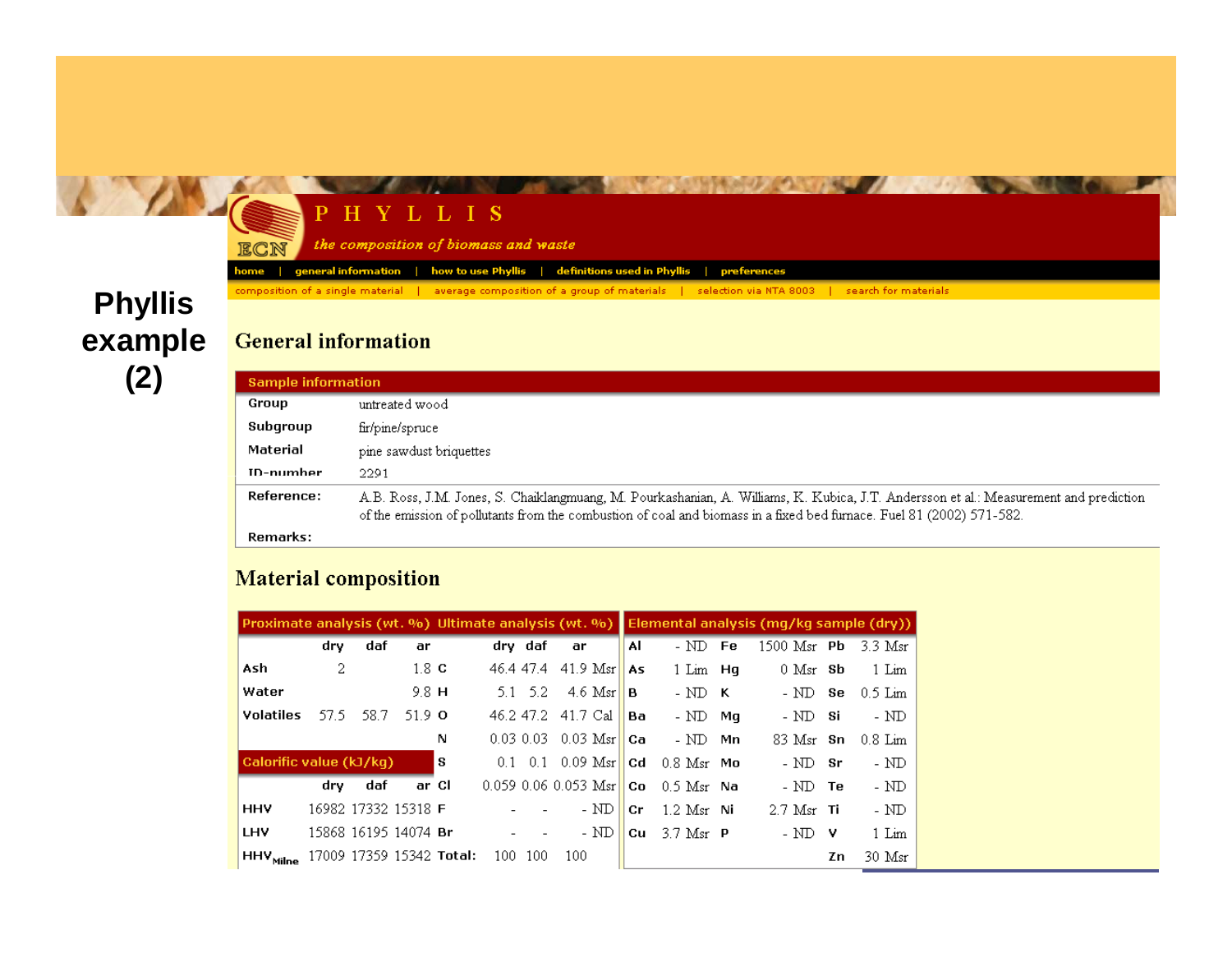### **Phyllis** example  $(3)$

A AMARINA SALAMAN

| Biochemical composition (Wt.Wo dry)       |                | Glossary            |
|-------------------------------------------|----------------|---------------------|
| <b>Method of analysis</b>                 | Not Determined | daf dry ash free    |
| Total Ash + Biochemical                   | 2              | as received<br>ar   |
| Cellulose                                 | - $ND$         | Msr Measured        |
| <b>Hemicellulose</b>                      | - $ND$         | Lim detection Limit |
| Lignin                                    | - ${\rm ND}$   | Cal Calculated      |
| Lignin acid insoluble (AIL)               | - $\rm{ND}$    | ND Not Determined   |
| Lignin acid soluble (ASL)                 | - $\rm{ND}$    | Unk Unknown         |
| Lipids                                    | - $ND$         | Avg Average         |
| Protein                                   | - $ND$         | Sst van Soest       |
| <b>Extractives EtOH/toluene</b>           | - $ND$         | Sgr Sugar Analysis  |
| <b>Extractives 95% EtOH</b>               | - $\rm{ND}$    |                     |
| <b>Extractives hot water</b>              | - $\rm{ND}$    |                     |
| <b>Starch</b>                             | - $ND$         |                     |
| Pectin                                    | - $ND$         |                     |
| SUM C5                                    | 0              |                     |
| Arabinan                                  |                |                     |
| Xylan                                     |                |                     |
| SUM C6                                    | 0              |                     |
| Mannan                                    |                |                     |
| Galactan                                  |                |                     |
| Glucan                                    |                |                     |
| Rhamnan                                   |                |                     |
| Total non-structural carbo-hydrates (TNC) | - $ND$         |                     |

THE RESIDENCE OF PERSONAL PROPERTY.

urope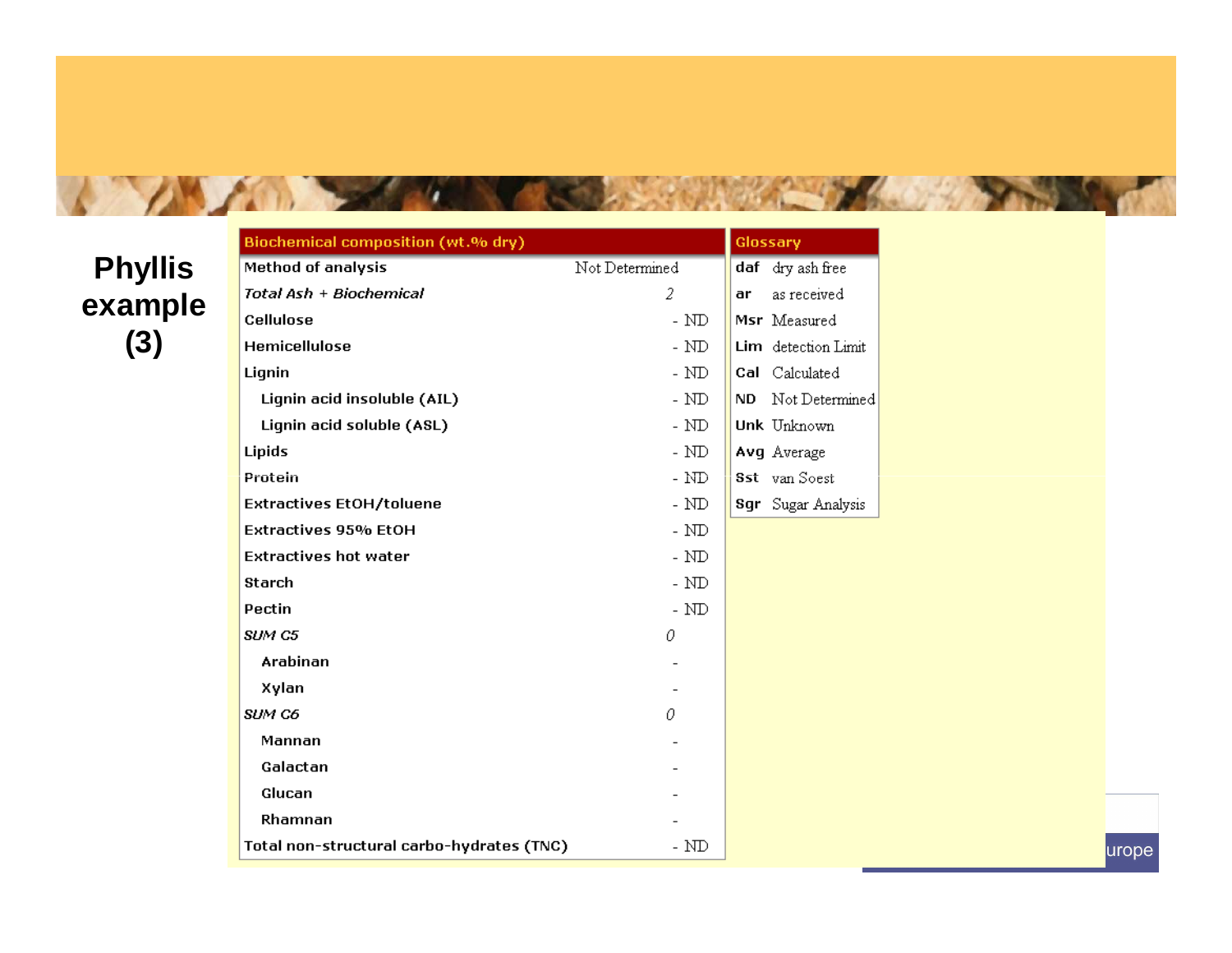

#### Phyllis example (4)

#### Ash composition

| <b>Ash production method</b>                                                                                                                                         |      | Bulk density (kg ar/m3) |
|----------------------------------------------------------------------------------------------------------------------------------------------------------------------|------|-------------------------|
|                                                                                                                                                                      |      |                         |
| Ash composition (wt.% (ash)) Ash composition (mg/kg (ash))                                                                                                           |      |                         |
|                                                                                                                                                                      | - Hg |                         |
|                                                                                                                                                                      | - Mn |                         |
| $\begin{bmatrix} 60_2 - P_2O_5 - Al_2O_3 - Na_2O \\ 8O_3 - 8iO_2 - CaO - K_2O \end{bmatrix}$ pb<br>cl - Fe <sub>2</sub> O <sub>3</sub> - MgO - TiO <sub>2</sub> - Cu | - Cr |                         |
|                                                                                                                                                                      |      |                         |

Remarks:

Database Version: Tue Mar 23 15:18:10 UTC+0100 2004

© ECN-Biomass, Version: 4.13. For information: biomass@ecn.nl Energy research Centre of the Netherlands (ECN) P.O. Box 1, 1755 ZG Petten, tel. +31 224 56 49 49

Webdesign and implementation by ECN-TS

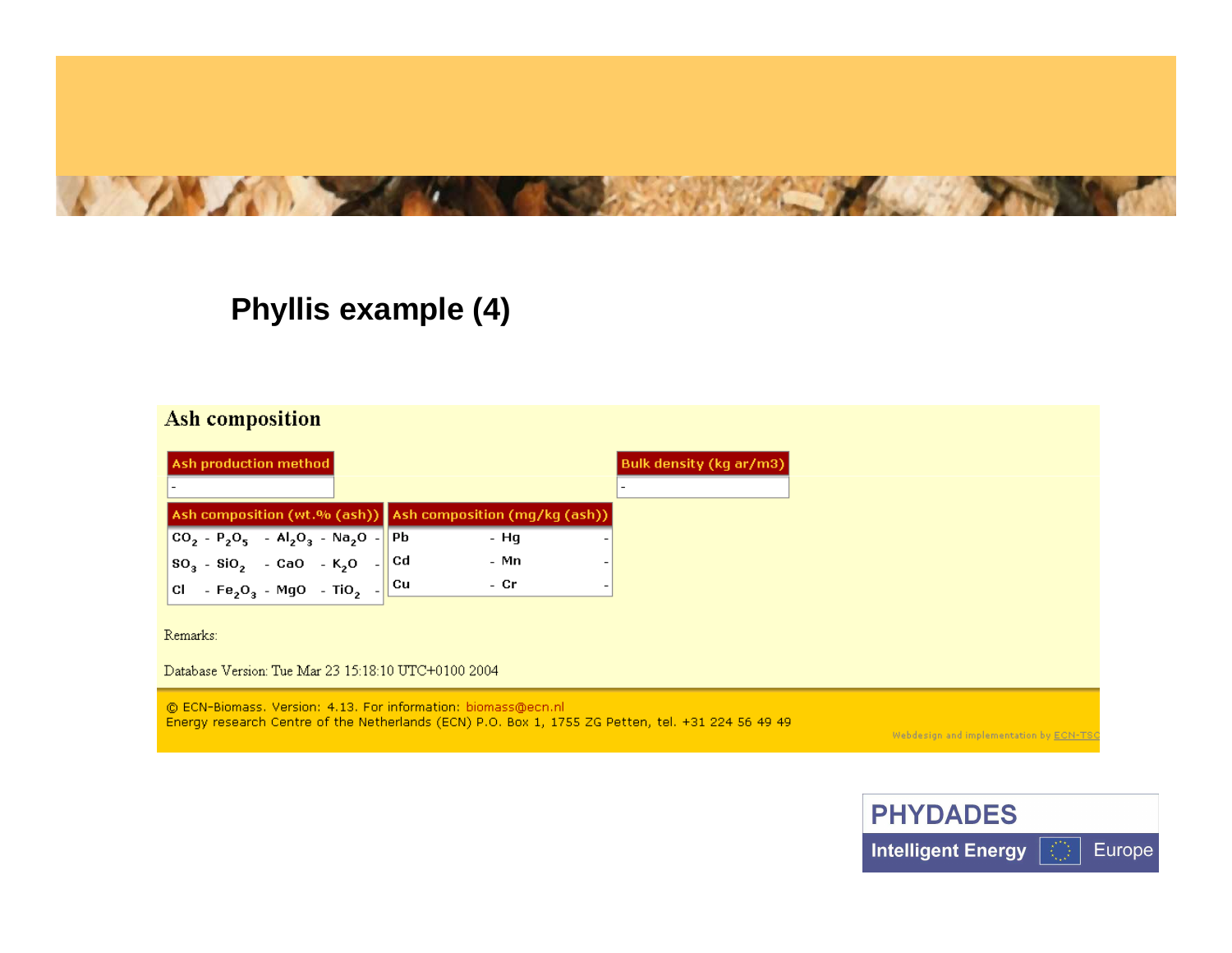- What is reliable and what is junk?
- Most analyses from before standardisation
	- − no established procedures
	- − no CEN classification
	- − only about 200 records (of 2500) analysed with standardized analyses
- Most data are "okay"
	- − but we cannot guarantee it
	- − errors eliminated using statistics
	- − simple tool

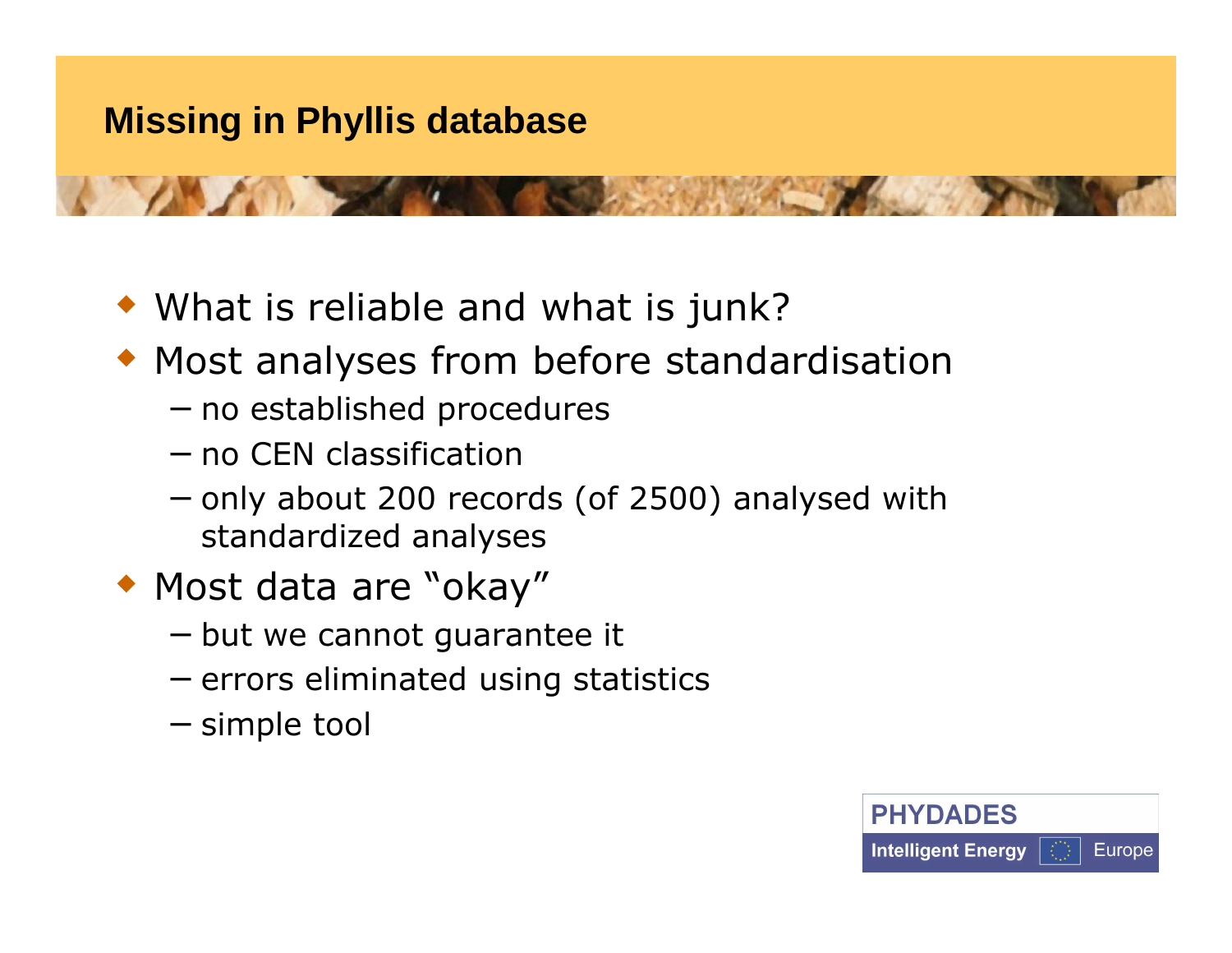#### Selection

| Group # | Group name          |
|---------|---------------------|
| 300     | mest                |
| 301     | mengsel mest        |
| 309     | overige mestsoorten |
| 310     | pluimveemest        |
| 320     | nindermest          |
| 330     | varkensmest         |
| 340     | paardenmest         |

### Phyllis example (2b)

#### **Results multiple selection**

| <b>Component</b> |           | <b>Mean value</b> |       | Min value |       |        | Max value Std dev in % |    | <b>References</b> |
|------------------|-----------|-------------------|-------|-----------|-------|--------|------------------------|----|-------------------|
| Water content    | wt% wet   | 43.1              | 1.9   | г         | 95.7  | П      | 72                     | 32 | 山耳                |
| Volatiles        | wt% daf   | 80.4              | 47    | П         | 92.1  | $\Box$ | 12                     | 16 | 山耳                |
| Ash              | wt% dry   | 28.5              | 11.2  | $\Box$    | 73.5  | П      | 51                     | 25 | 山耳                |
| <b>HHV</b>       | kJ/kg daf | 20251             | 15937 | $\Box$    | 25890 | $\Box$ | 12                     | 15 | 山耳                |
| LHV calc         | kJ/kg daf | 18845             | 14742 | $\Box$    | 24059 | $\Box$ | 13                     | 15 | 山耳                |
| C                | wt% daf   | 46.4              | 20    | $\Box$    | 56.4  | $\Box$ | 18                     | 22 | 山耳                |
| $\rm H$          | wt% daf   | 6.44              | 2.67  | $\Box$    | 8.39  | $\Box$ | 21                     | 17 | 山耳                |
| О                | wt% daf   | 36.1              | 16.7  | $\Box$    | 44.8  | $\Box$ | 18                     | 16 | 山耳                |
| Ν                | wt% daf   | 5.3               | 1.14  | $\Box$    | 14    | $\Box$ | 47                     | 30 | 山耳                |
| S                | wt% daf   | 0.76              | 0     | $\Box$    | 1.49  | $\Box$ | 58                     | 14 | 山耳                |

Europe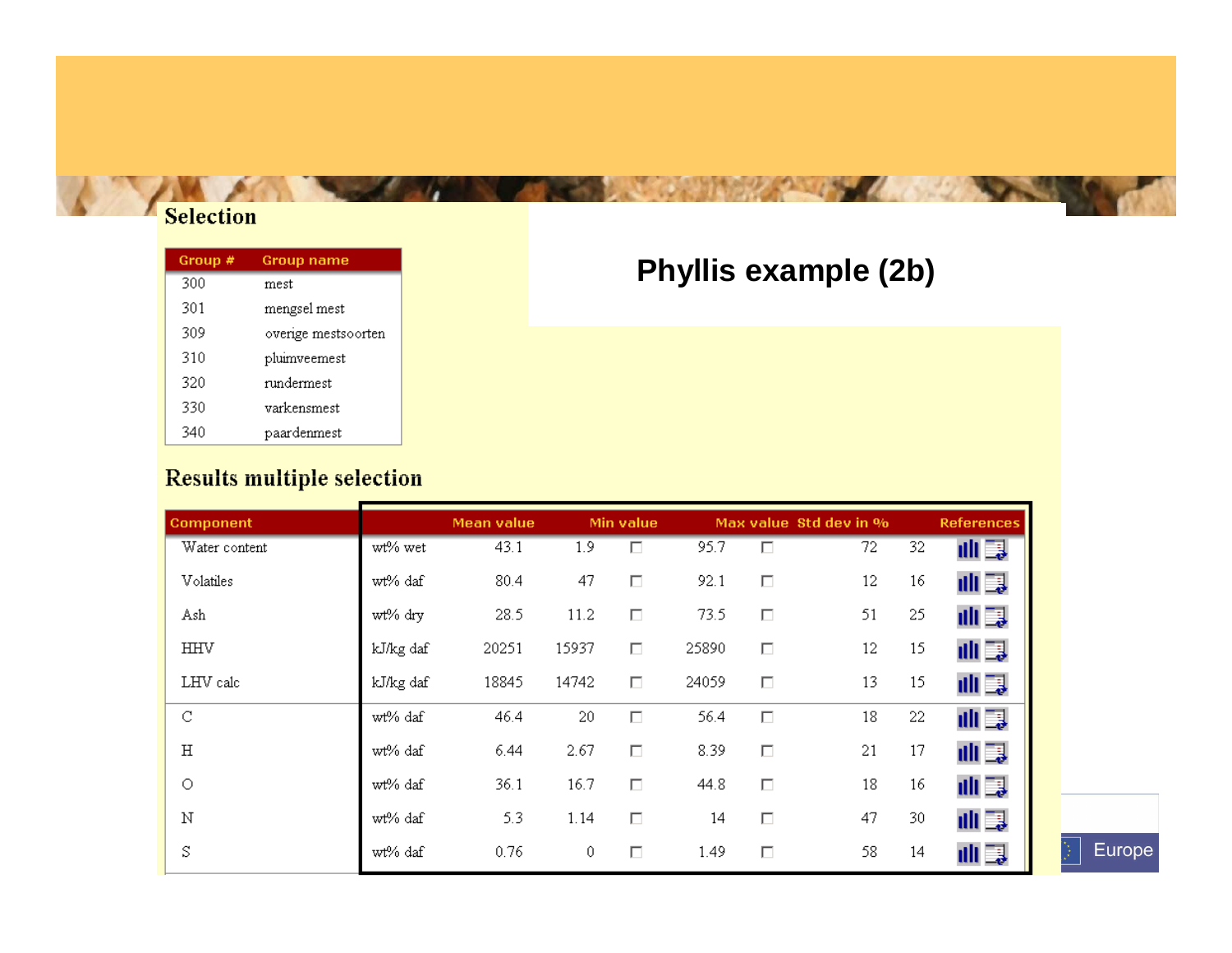

### Phyllis example (2c)

|           | Mean value |       | Min value                                        |                              |                         | Max value Std dev in % |               | <b>References</b>                                                 |
|-----------|------------|-------|--------------------------------------------------|------------------------------|-------------------------|------------------------|---------------|-------------------------------------------------------------------|
| wt% wet   | 43.1       | 1.9   | г                                                | 95.7                         | п                       | 72                     | 32            | 山耳                                                                |
| wt% daf   | 80.4       | 47    | П                                                | 92.1                         | П                       | 12                     | 16            | 山耳                                                                |
| wt% dry   | 28.5       | 11.2  | П                                                | 73.5                         | $\overline{\mathbf{M}}$ | 51                     | 25            |                                                                   |
| kJ/kg daf | 20251      | 15937 | Distribution Chart - Microsoft Internet Explorer |                              |                         |                        | $\Box \Box X$ | uli Ea                                                            |
| kJ/kg daf | 18845      | 14742 |                                                  | PHYLLIS distribution of: ash |                         |                        |               | 山島                                                                |
| wt% daf   | 46.4       | 20    |                                                  |                              |                         |                        |               | 山耳                                                                |
| wt% daf   | 6.44       | 2.67  |                                                  |                              |                         |                        |               | 山耳                                                                |
| wt% daf   | 36.1       | 16.7  |                                                  |                              |                         |                        |               | 山耳                                                                |
| wt% daf   | 5.3        | 1.14  |                                                  |                              |                         |                        |               | 山耳                                                                |
| wt% daf   | 0.76       | 0     | 11.2                                             |                              |                         | 73.5                   |               | uli Ea                                                            |
|           |            |       | © biomass@ecn.nl.                                |                              |                         |                        |               | <del>டளо</del> ре<br>rgy<br>$\mathcal{R}_{\mathbf{r},\mathbf{r}}$ |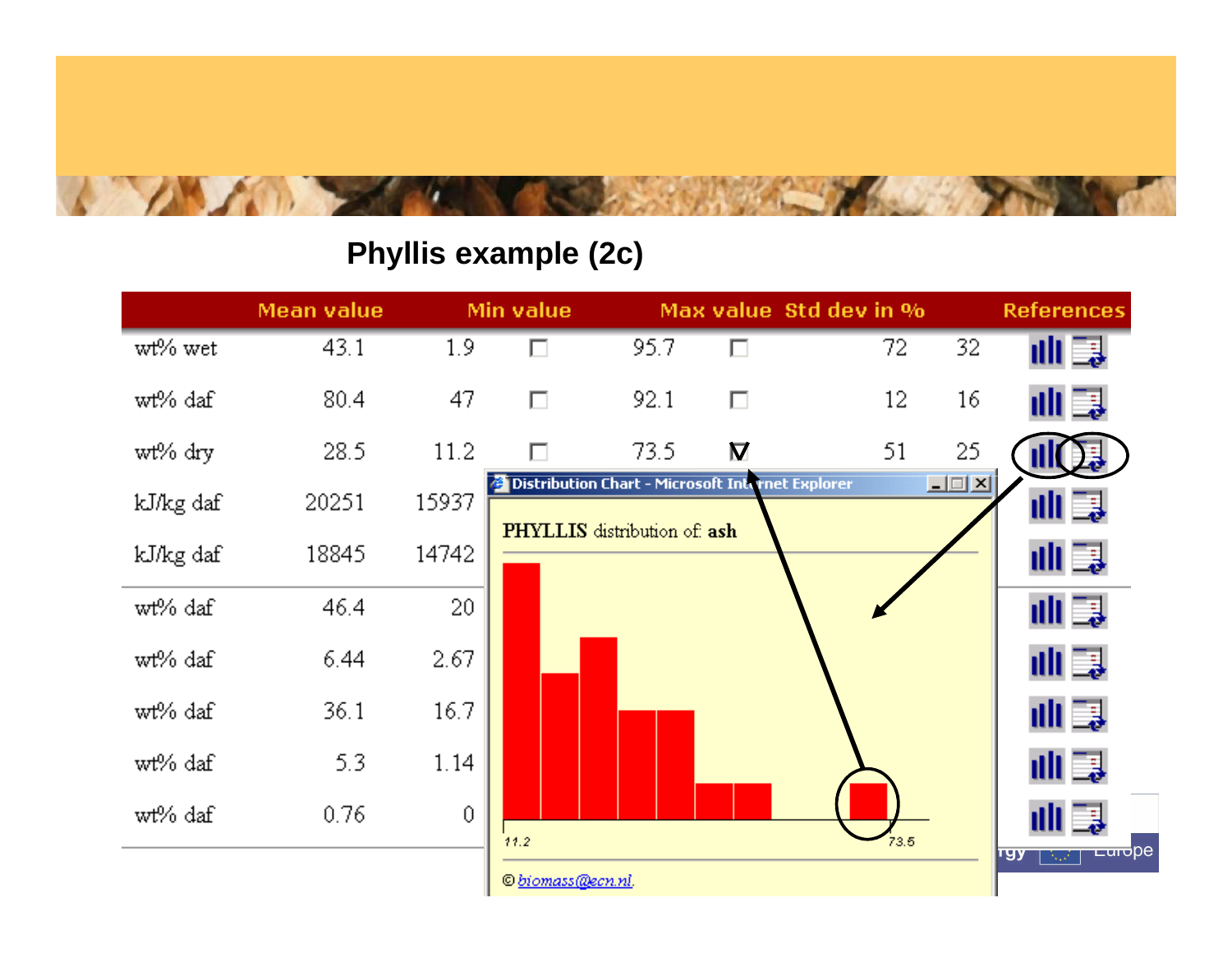## **NEW database BIODAT**

## New database BIODAT

- − to improve Phyllis
- − with data from ECN, VTT, OFI, SLU, EC-BREC, etc.
- − available for free
- − until at least 2014
- − ash compositions included

## PHYLLIS stays

- − no updates
- − for strange biomass
- − until it is no longer used



## **BIODAT Biomass Database**

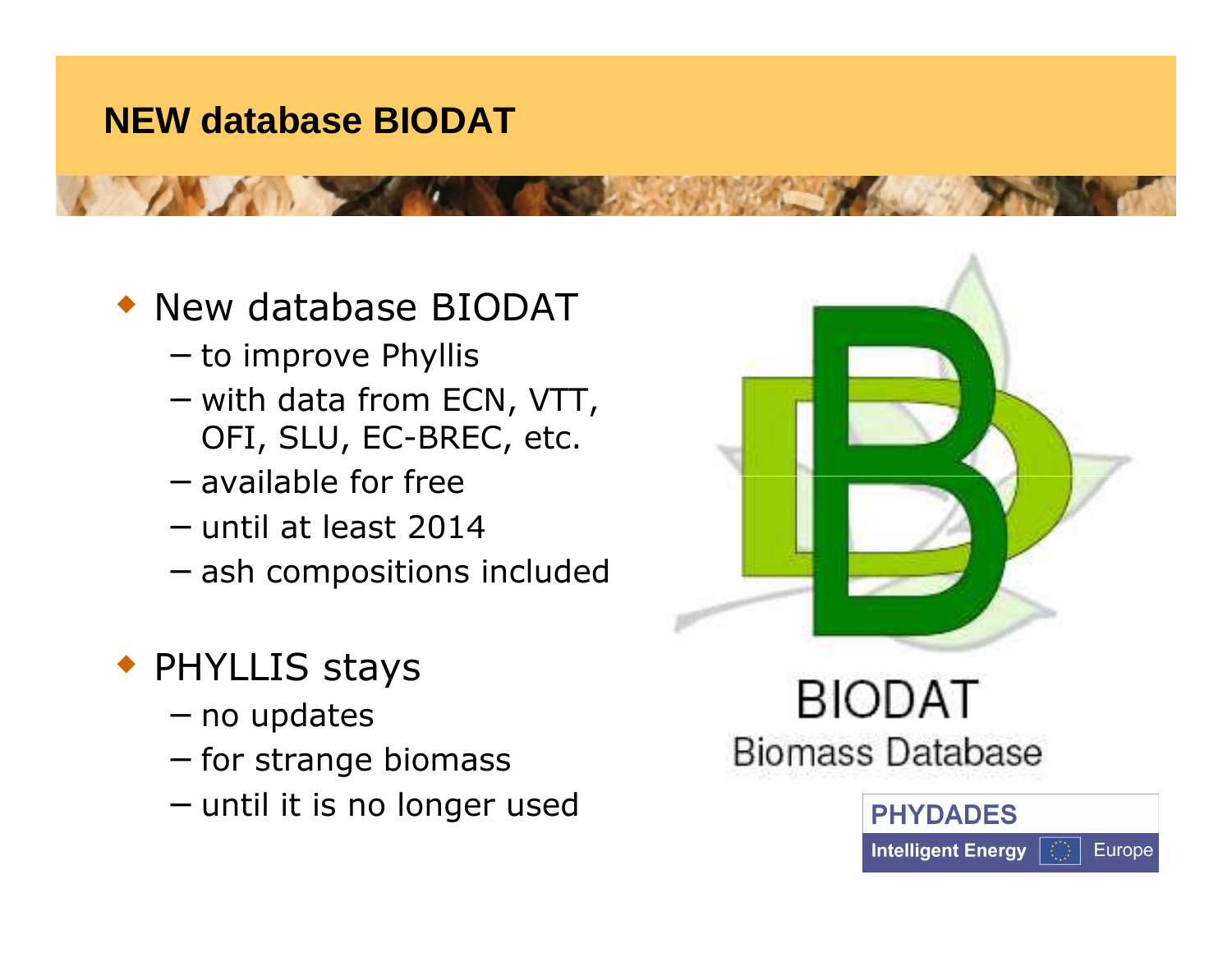- Classification according to CEN standards − for solid biomass fuels and for RDF
- ◆ Reliability
	- − known origin of data name of producer
	- − only records that have one or more data measured according to CEN standards / protocols
	- − now with:
		- **•** error margins and detection limits<br>• name of lab that produced the dat
		- name of lab that produced the data
- Analyses of ashes included
	- − whenever possible linked to installation and fuel (difficult because of confidentiality)

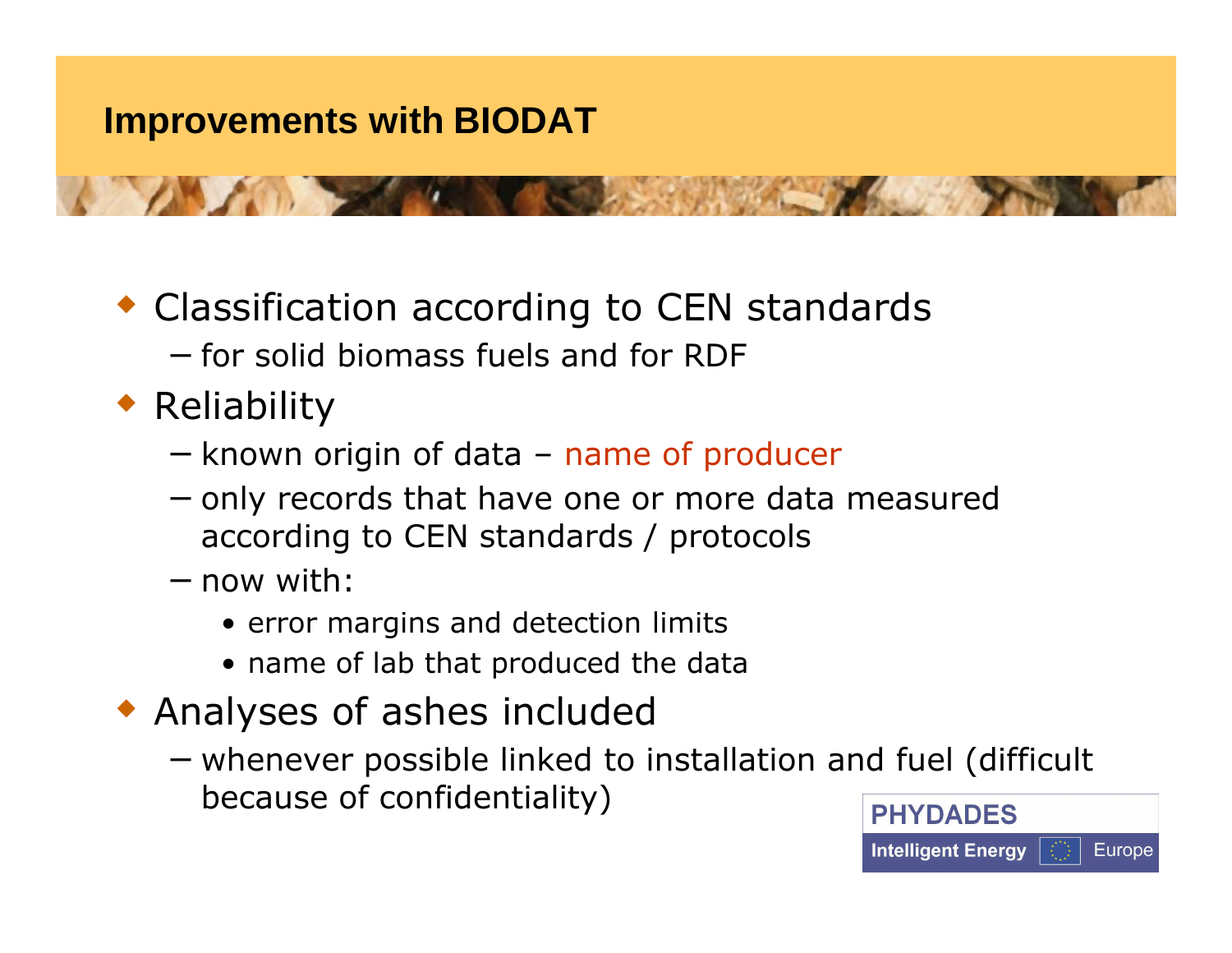### **Structure of relational database**

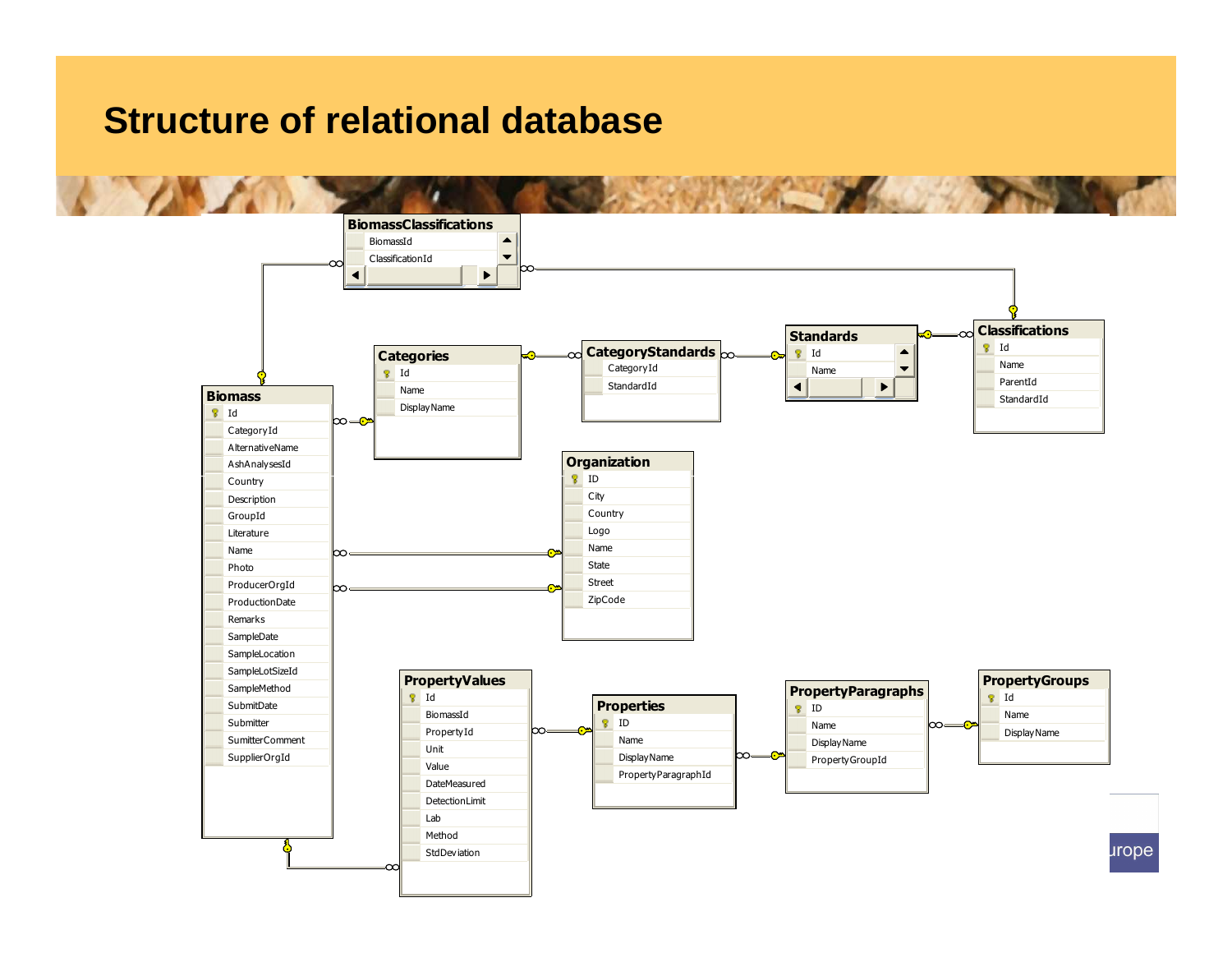## **Who are the BIODAT users?**

The same as the Phyllis user: everybody

- Biomass producers
- ◆ Biomass traders
- Biomass buyers
- Equipment manufacturers
- Analysis Laboratories
- Legislators
- Scientists and teachers
- ◆ Students
- Interested public



**BIODAT Biomass Database** 

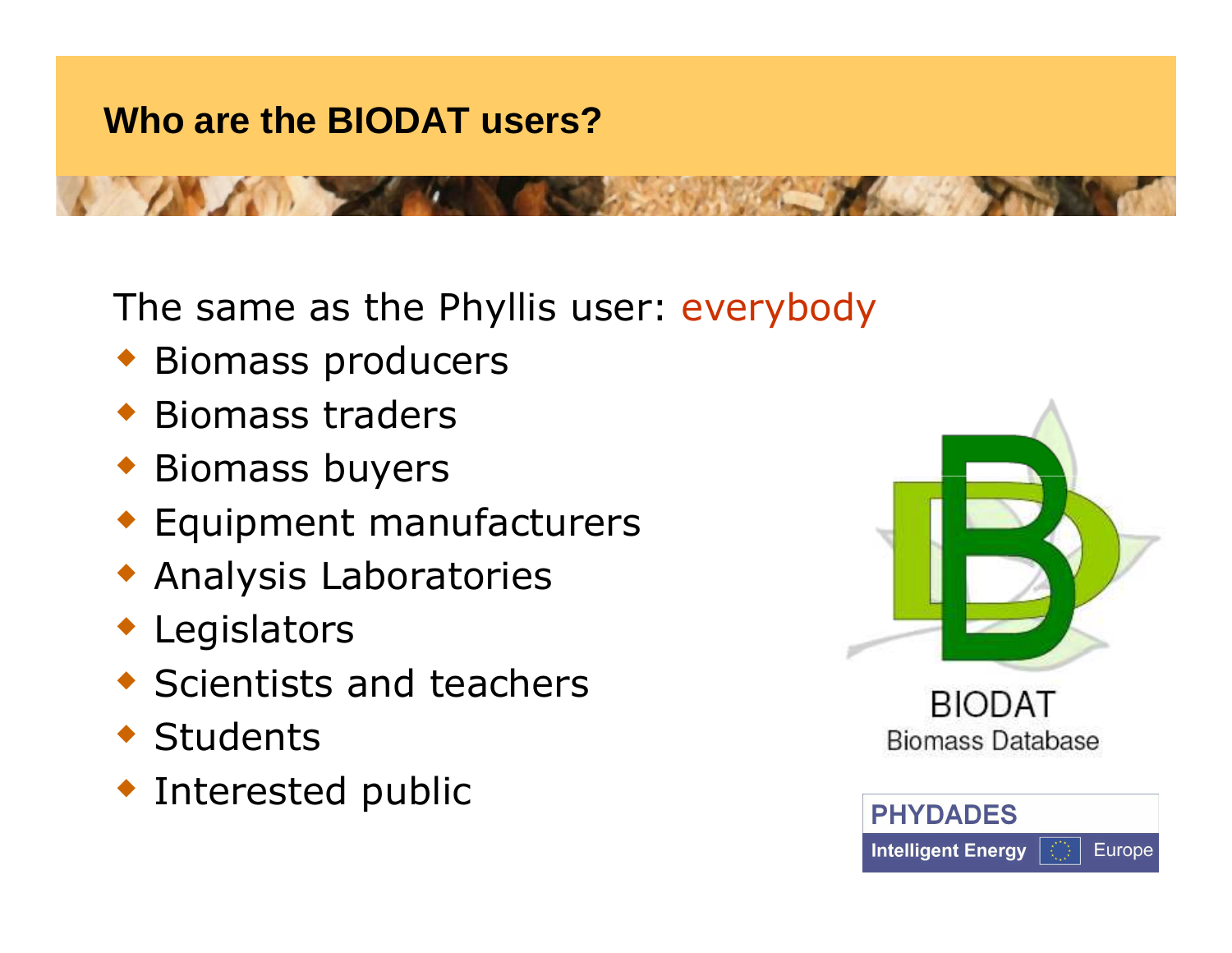## **Benefits for contributing to database**

## **For biomass producers and traders**

- − what do you have for sale? Free advertisement!
- − what do my clients expect?
- − what should I produce to be competitive?
- − is my fuel better than the average fuel?
- − I have a new source? Is this comparable to what is normal and expected?
- For biomass users
	- − what fuels are for sale?
	- − how does an offer I have compare to the rest?
	- − who is producing this biomass?
	- − fill in missing parts of analyses?

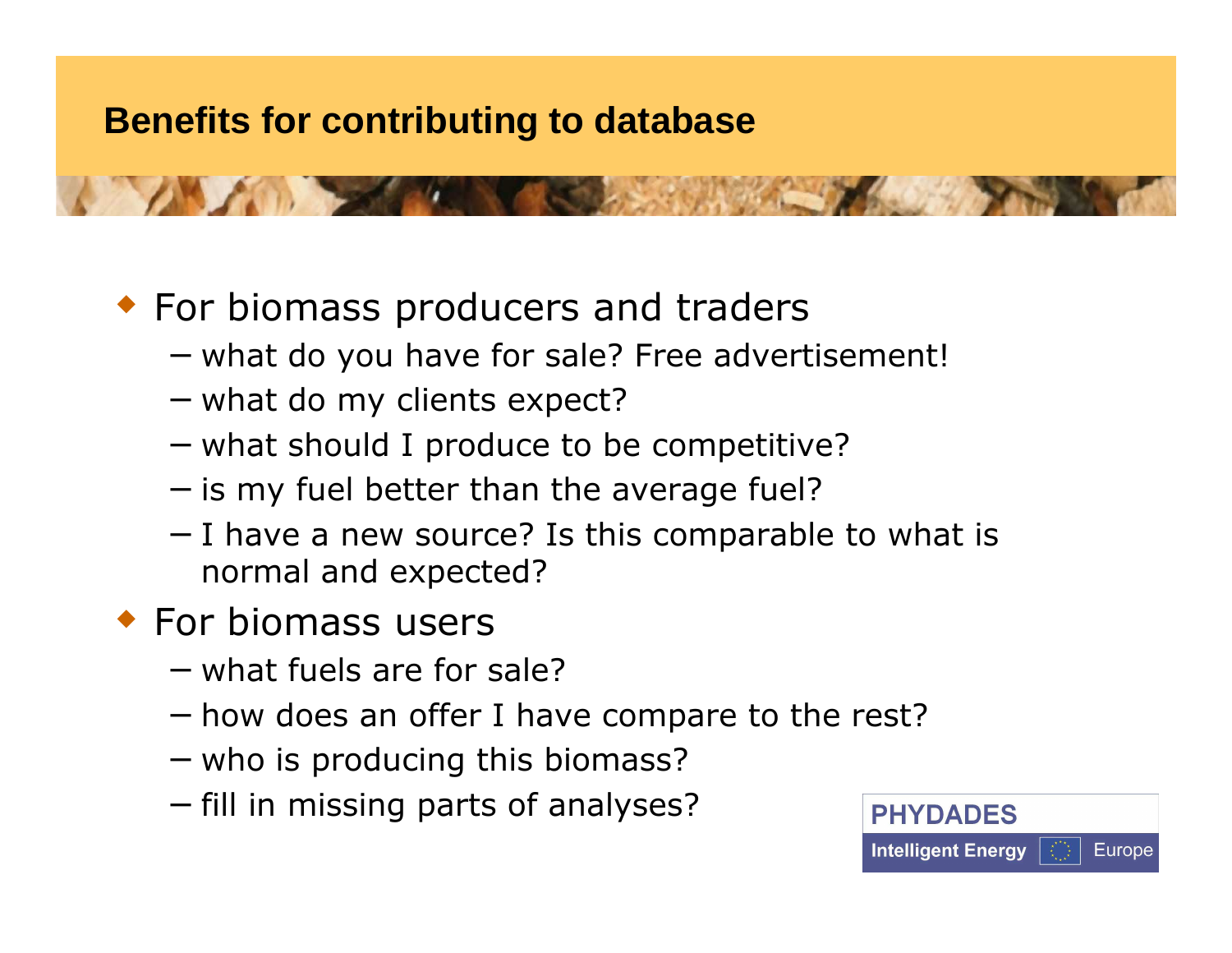## **Benefits for contributing to database**

## For analysis laboratories

- − What are the ranges that I can expect?
- − What are normal detection limits/error margins?
- − Who is offering analyses as well?<br>-

## ◆ For legislators

- − E.g., a company wants a permit for a certain kind of biomass fuel.
- − How does this fuel compare to what is normal?
- − Where and how can I get reliable analyses?
- **For scientists and students** 
	- − Free and reliable information

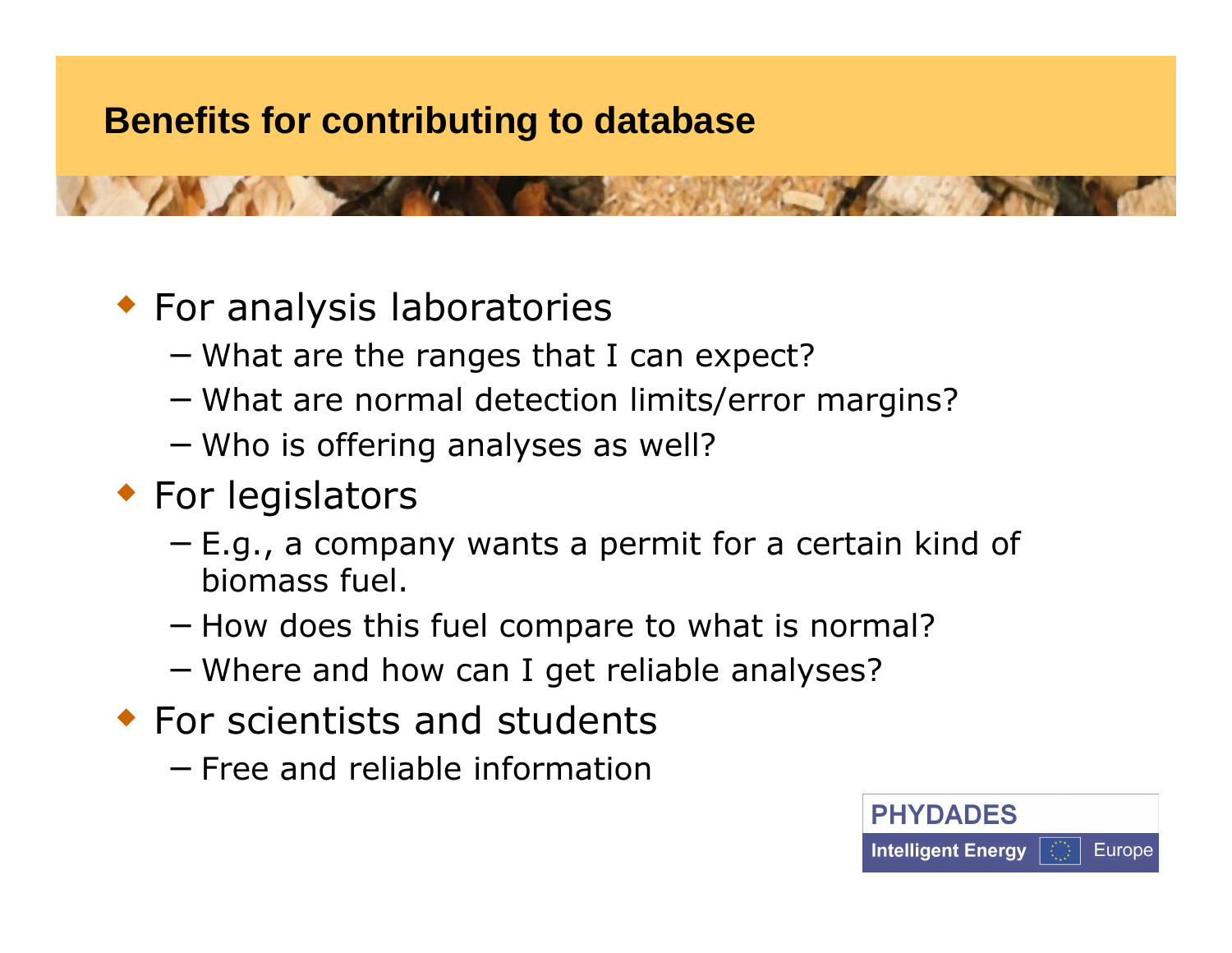## **Included in BIODAT**

# ◆ Included

- − biomass fuels (solid, liquid, gaseous)
- − fossil fuels for comparison
- − biomass ashes
- − link to PHYDADES Action
- − links to analysis laboratories
- − links to relevant biomass sites
- − links to normalisation institutes
- ◆ Not included
	- − copies of standards (because of copyright)
	- − translations in other languages than English



**BIODAT Biomass Database** 

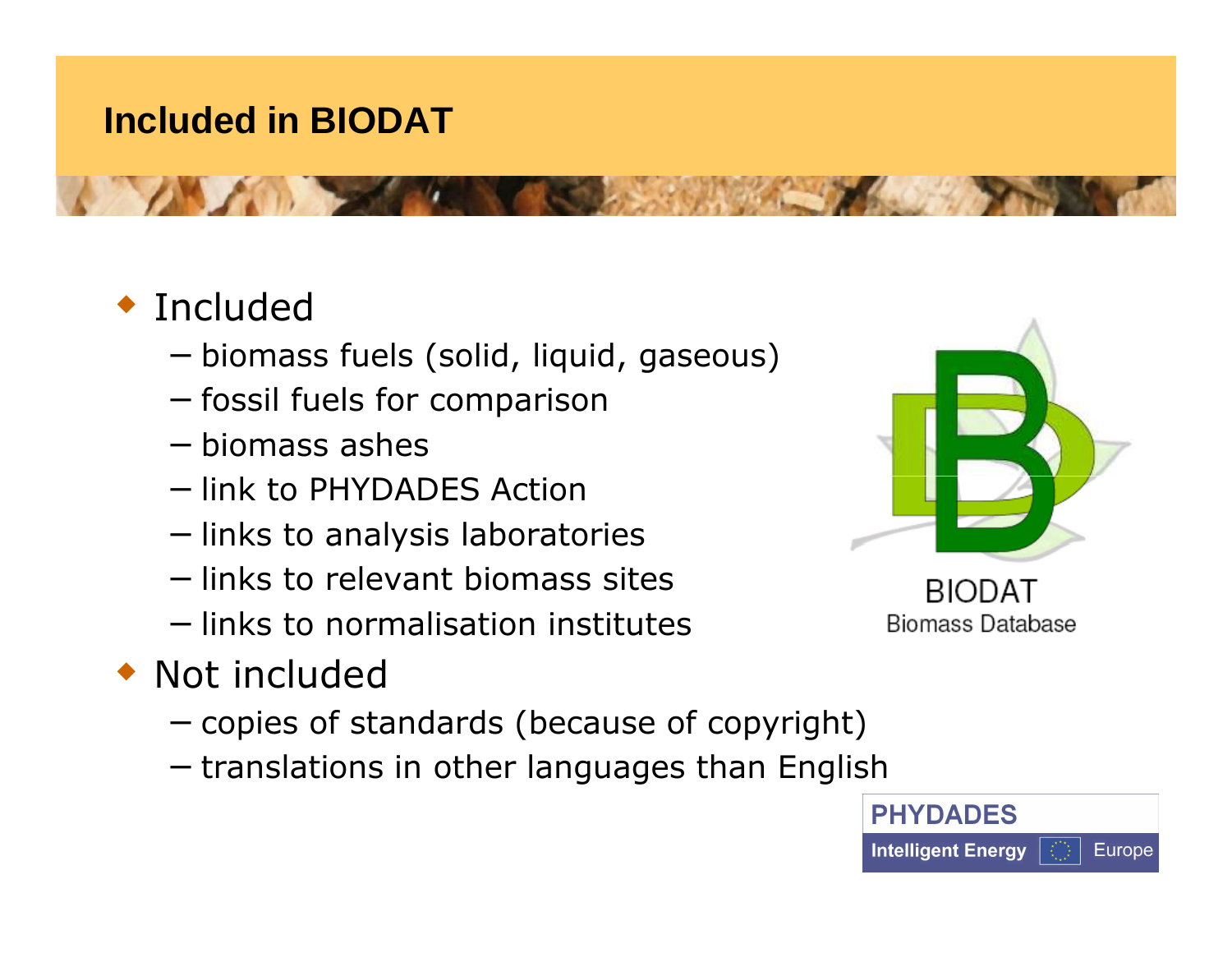

## Time for on-line demonstration

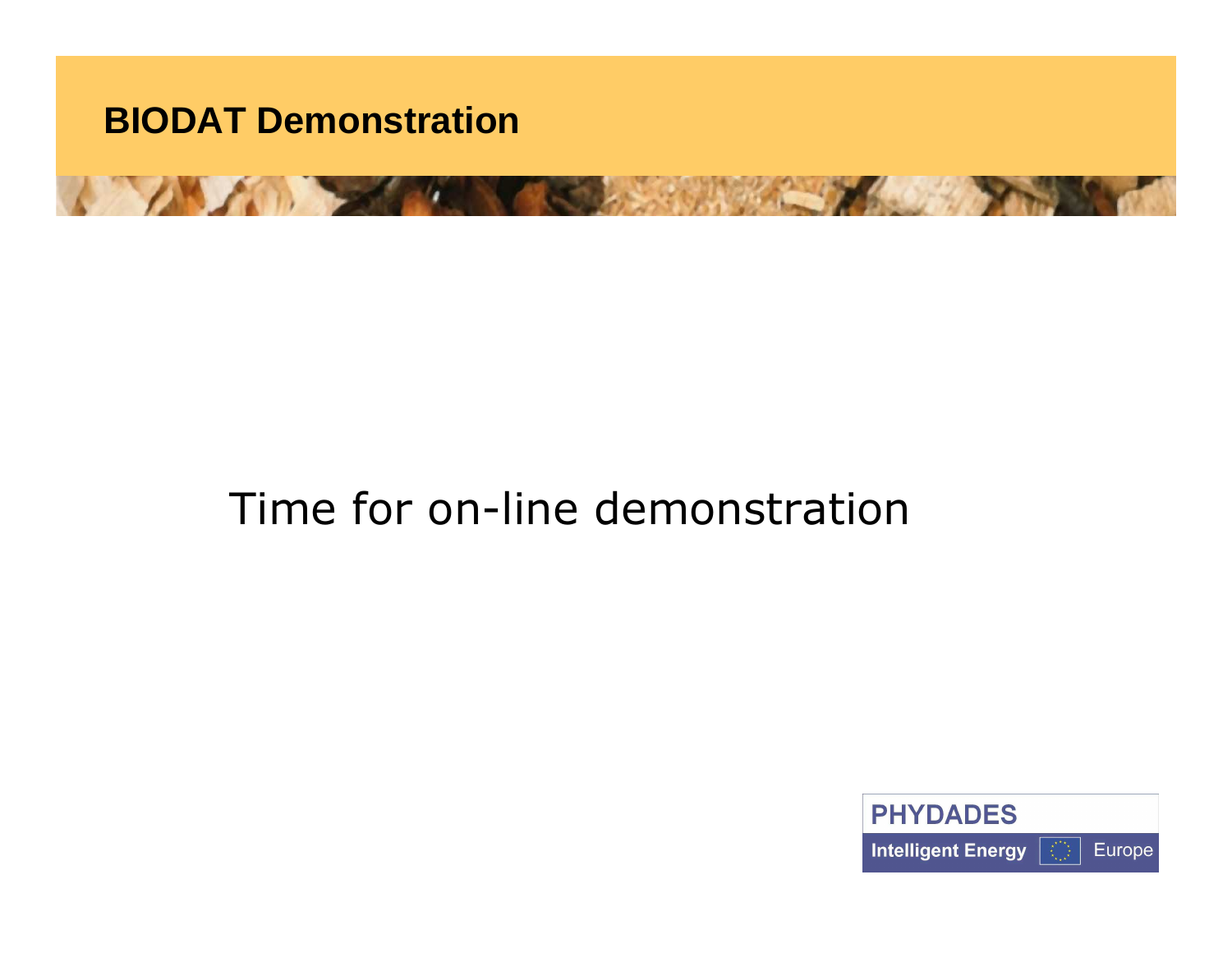## **Current status of BIODAT in 2008**

 $\bullet$  March - 40 test records

♦

- accessible for PHYDADES partners
- $\bullet$  April - demonstration version at Tallinn workshop
- ◆ Sept. -- first public version on-line
- ◆ Dec. database on-line with 200+ records
	- improved public access<br>come basis teels
	- some basic tools<br>Care assetting
	- public announcements
- Advanced tools follow in 2009